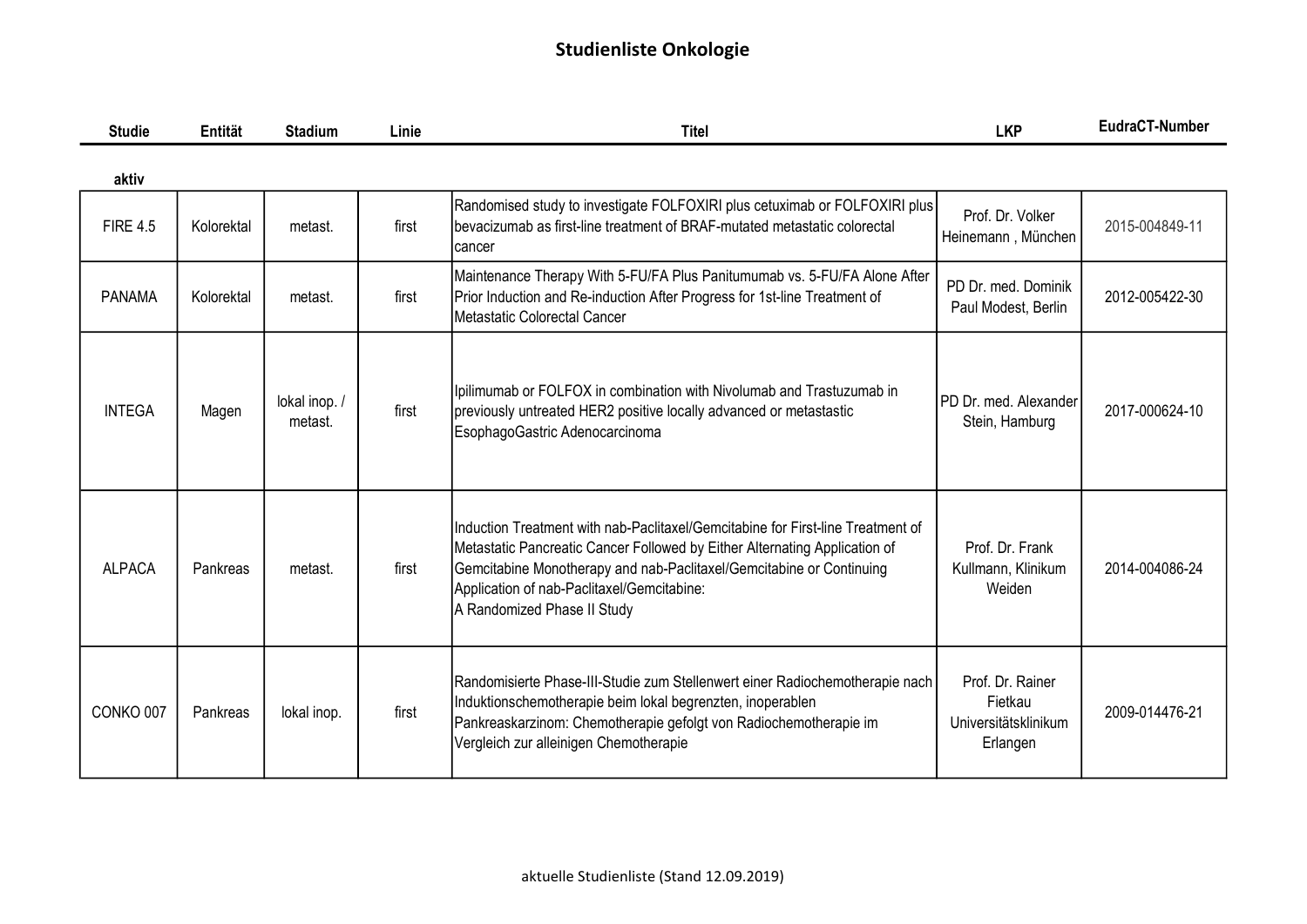| <b>NEONAX</b>                                                  | Pankreas                 | operabel                                           | first  | Neoadjuvant plus adjuvant or only adjuvant nab-Paclitaxel plus Gemcitabine for<br>resectable pancreatic cancer                                                                                                                  | Prof. Dr. med. Thomas<br>Seufferlein, Ulm                    | 2013-005559-34 |
|----------------------------------------------------------------|--------------------------|----------------------------------------------------|--------|---------------------------------------------------------------------------------------------------------------------------------------------------------------------------------------------------------------------------------|--------------------------------------------------------------|----------------|
| <b>PREDICT</b>                                                 | Pankreas                 | fortgeschritten                                    | second | Second-line therapy with Nal-IRI after failure of gemcitabine/nab-paclitaxel in<br>advanced pancreatic<br>cancer - predictive role of 1st-line therapy                                                                          | Prof. Dr. med. Manfred<br>P. Lutz, Saarbrücken               | 2016-005147-17 |
| <b>IMPORTANCE</b>                                              | Kopf-Hals                | metast.                                            | second | Randomized phase II study of immune stimulation with Pembrolizumab and<br>radiotherapy in second line therapy of metastatic head and neck squamous cell<br>carcinoma                                                            | Dr. Dorota Lubgan,<br>Erlangen                               | 2017-002122-20 |
| <b>SEATTLE</b>                                                 | Lunge, Kopf-<br>Hals     | fortgeschritten                                    | second | Open Label Phase 2 Study of Tisotumab Vedotin for Locally Advanced or<br>Metastatic Disease in Solid Tumors                                                                                                                     | Prof. Dr. med. Patrick<br>Michl, Halle                       | 2017-005076-26 |
| <b>MARGINALZO</b><br>NEN-<br><b>LYMPHOM</b><br><b>REGISTER</b> | Marginalzone<br>nlymphom |                                                    |        | Nicht-interventionelles prospektives Register zu Epidemiologie und<br>Behandlungspraxis bei Marginalzonen-Lymphomen                                                                                                             | Dr. med. Peter Koch,<br>Münster; Prof. Dr. C.<br>Buske, Ulm  |                |
| PANTAX Ib                                                      | Pankreas                 | lokal inop,<br>fortgeschr.<br>oder<br>metastasiert | first  | An open-label phase Ib prospective clinical trial to investigate safety, tolerability<br>and maximum tolerated dose for SCO-101 in combination with gemcitabine and<br>nab-paclitaxel in inoperable pancreatic cancer patients. | Prof., DMSc, Morten<br>Ladekarl, Aalborg,<br><b>Dänemark</b> | 2020-002627-11 |
| <b>ELDERLY AIO</b><br><b>KRK 0117</b>                          | Kolorektal               | lokal inop,<br>fortgeschr.<br>oder<br>metastasiert | first  | Aflibercept and 5-FU vs. FOLFOX as 1st line treatment option for elderly or frail<br>elderly patients with metastatic colorectal cancer                                                                                         | Prof. Dr. med. Ralf-<br>Dieter Hofheinz,<br>Mannheim         | 2017-000329-11 |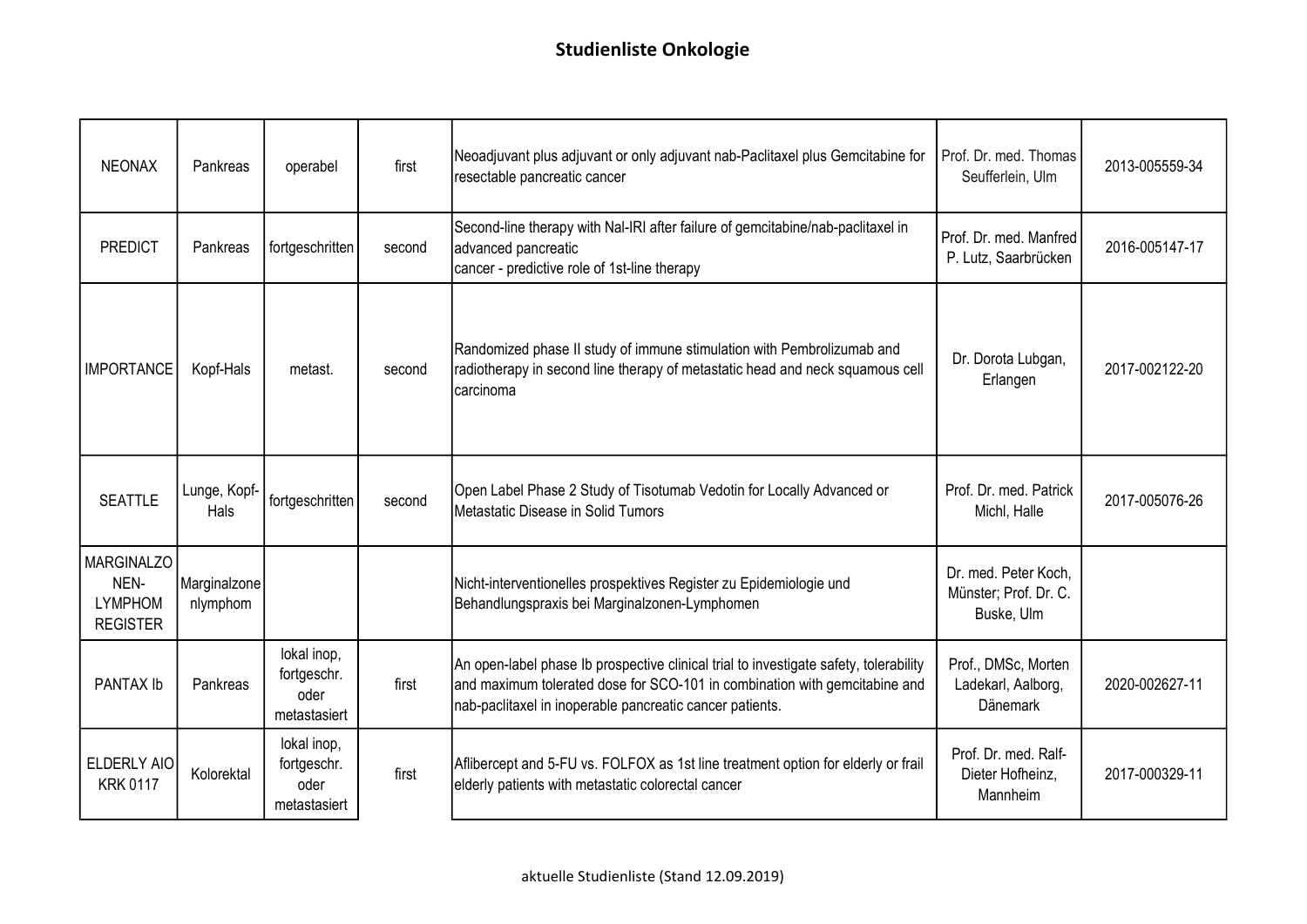| MIRATI 849-<br>010                     | Kolorektal              | fortgeschritten                                    | line          | A Randomized Phase 3 Study of MRTX849 in Combination with Cetuximab<br>on or after first Versus Chemotherapy in Patients with Advanced Colorectal Cancer with KRAS<br>G12C Mutation with Disease Progression On or After Standard First-Line<br>Therapy                                                            |                                                       | 2020-004048-27 |
|----------------------------------------|-------------------------|----------------------------------------------------|---------------|--------------------------------------------------------------------------------------------------------------------------------------------------------------------------------------------------------------------------------------------------------------------------------------------------------------------|-------------------------------------------------------|----------------|
| AIO 18.2                               | Rektum                  | fortgeschritten                                    | first         | Preoperative FOLFOX versus postoperative risk-adapted chemotherapy in<br>patients with locally advanced rectal cancer and low risk for local failure                                                                                                                                                               | Prof. Dr. Ralf-Dieter<br>Hofheinz, Heidelberg         | 2018-001356-35 |
| <b>ANTONIO AIO-</b><br><b>KRK-0220</b> | Kolorektal              | operabel                                           | first         | Perioperative/Adjuvant atezolizumab with or without the immunomodulatory IMM-<br>101 in patients with MSI-high or MMR-deficient stage III colorectal cancer<br>ineligible for oxaliplatin-based chemotherapy                                                                                                       | Prof. Dr. S. Kasper-<br>Virchow, Essen                | 2020-002715-21 |
| <b>GOBLET</b>                          | Pankreas/<br>Kolorektal | lokal inop,<br>fortgeschr.<br>oder<br>metastasiert | first - third | A phase 1 / 2 multiple-indication biomarker, safety, and efficacy study in<br>advanced or metastatic Gastrointestinal cancers explOring treatment<br>comBinations with peLarEorep and aTezolizumab                                                                                                                 | Prof. Dr. med. Dirk<br>Arnold, Hamburg                | 2020-003996-16 |
| BNT122-01                              | Kolorektal              | operabel                                           | first         | A multi-site, open-label, Phase II, randomized, controlled trial to compare the<br>efficacy of RO7198457 versus watchful waiting in resected, Stage II (high risk)<br>and Stage III colorectal cancer patients who are ctDNA positive following<br>resection                                                       | Scott Kopetz MD,<br>Housteon Texas, US                | 2020-000451-12 |
| ESPAC-6 AIO-<br>PAK.0121               | Pankreas                | operabel                                           | first         | An open labelled phase III adjuvant trial of disease-free survival in patients with<br>resected pancreatic ductal adenocarcinoma randomized to allocation of<br>oxaliplatin- or gemcitabine-based chemotherapy by standard clinical criteria or<br>by a transcriptomic treatment specific stratification signature | Prof. Dr. Dr. med.<br>Markus W Büchler,<br>Heidelberg | 2020-004906-79 |
| <b>CIRCULATE</b><br>AIO-KRK-0217       | Kolorektal              | operabel                                           | first         | Evaluierung der adjuvanten Therapie beim Dickdarmkrebs im Stadium II nach<br>ctDNA-Bestimmung (CIRCULATE) AIO-KRK-0217                                                                                                                                                                                             | Prof. Dr. Gunnar<br>Folprecht, Dresden                | 2018-003691-12 |